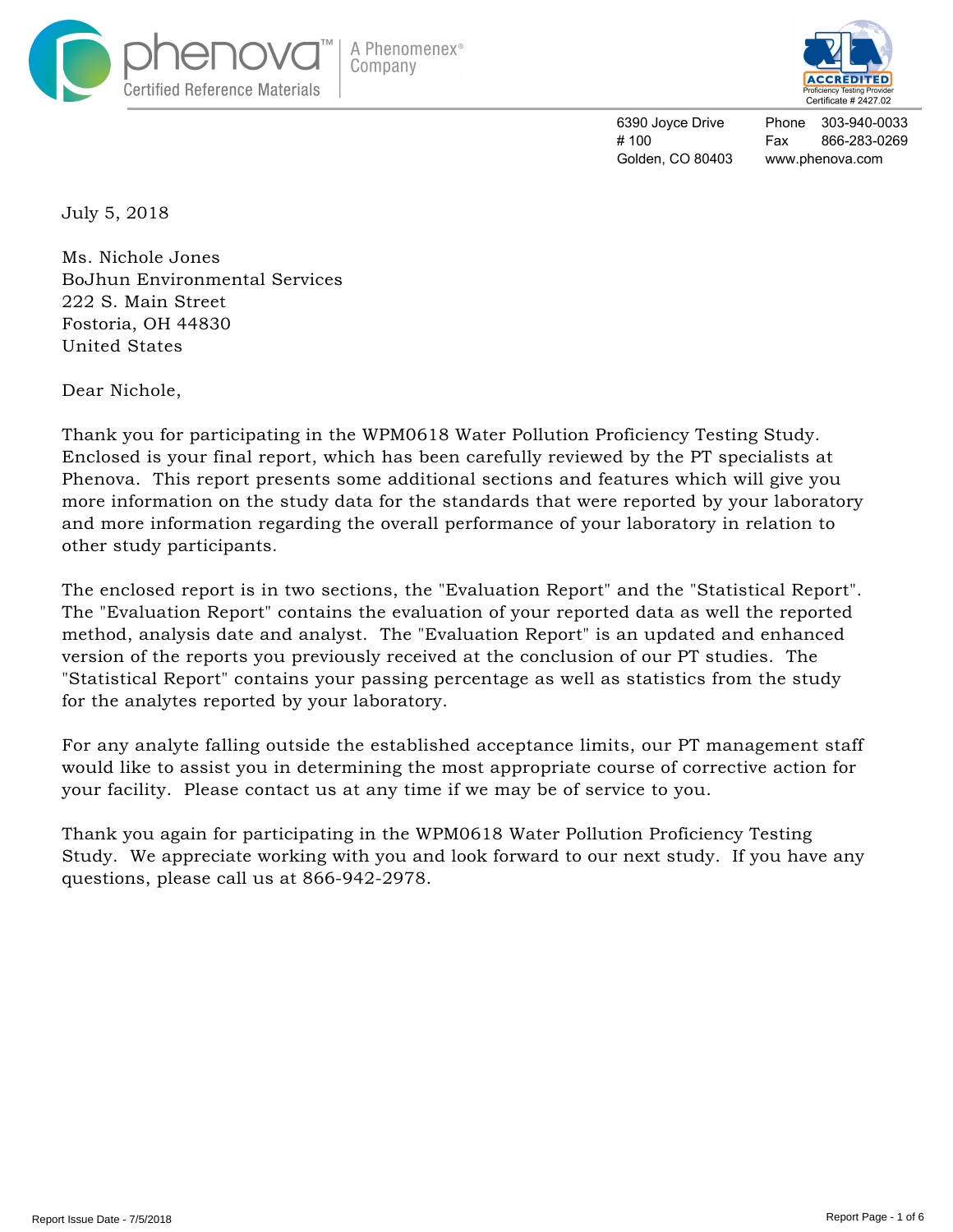



Phone 303-940-0033 Fax 866-283-0269 www.phenova.com

| <b>Report Definitions:</b>                         |                                                                                                                                                                                                                                                                                                                                                                                                                                                                                                                                                                                                                                                                                                                                                                                                                                                                                                                                                |  |  |  |  |
|----------------------------------------------------|------------------------------------------------------------------------------------------------------------------------------------------------------------------------------------------------------------------------------------------------------------------------------------------------------------------------------------------------------------------------------------------------------------------------------------------------------------------------------------------------------------------------------------------------------------------------------------------------------------------------------------------------------------------------------------------------------------------------------------------------------------------------------------------------------------------------------------------------------------------------------------------------------------------------------------------------|--|--|--|--|
| <b>Assigned Value</b>                              | The Assigned Value is determined from the study mean, gravimetric<br>and volumetric true concentration of an analyte to be analyzed,<br>calculation and/or an appropriate reference value as stipulated in the<br>EPA National Standards for Water Proficiency Testing Studies Criteria<br>Document (current version), the National Environmental Laboratory<br>Accreditation Conference (NELAC) criteria (ref: NELAC FOT tables,<br>NELAC PT Committee) and other documents distributed by accrediting<br>Acceptance Limits are derived from fixed limits, coefficients, constants<br>and calculations stipulated in the EPA National Standards for Water<br>Proficiency Testing Studies Criteria Documents (current version), the<br>National Environmental Laboratory Accreditation Conference (NELAC)<br>criteria (ref: NELAC PT FOT tables, NELAC PT Committee) and other<br>documents distributed by accrediting agencies as applicable. |  |  |  |  |
| <b>Evaluation Limits</b>                           |                                                                                                                                                                                                                                                                                                                                                                                                                                                                                                                                                                                                                                                                                                                                                                                                                                                                                                                                                |  |  |  |  |
| Evaluation                                         |                                                                                                                                                                                                                                                                                                                                                                                                                                                                                                                                                                                                                                                                                                                                                                                                                                                                                                                                                |  |  |  |  |
| Acceptable                                         | The reported value falls within the Acceptance Limits.                                                                                                                                                                                                                                                                                                                                                                                                                                                                                                                                                                                                                                                                                                                                                                                                                                                                                         |  |  |  |  |
| Not Acceptable                                     | The reported value falls outside the Acceptance Limits.                                                                                                                                                                                                                                                                                                                                                                                                                                                                                                                                                                                                                                                                                                                                                                                                                                                                                        |  |  |  |  |
| No Evaluation                                      | The reported value is non-numeric and can not be evaluated.                                                                                                                                                                                                                                                                                                                                                                                                                                                                                                                                                                                                                                                                                                                                                                                                                                                                                    |  |  |  |  |
| NR                                                 | As required by the NELAC standards and requested by state<br>authorities, any analyte purchased but not reported by your facility is<br>listed as NR (Not Reported).                                                                                                                                                                                                                                                                                                                                                                                                                                                                                                                                                                                                                                                                                                                                                                           |  |  |  |  |
| <b>Study Mean and</b><br><b>Standard Deviation</b> | The mean and standard deviation are calculated from the study data<br>using robust statistical calculations when possible. Other statistical<br>calculations may be used if robust statistical calculations are not<br>possible. The displayed values are independent of any statistical<br>calculations required for the calculation of the analyte evaluation<br>limits.                                                                                                                                                                                                                                                                                                                                                                                                                                                                                                                                                                     |  |  |  |  |

This report must not be reproduced except in full, without the written approval of Phenova.

This report must not be used to claim product certification, approval, or endorsement by the American Association for

Laboratory Accreditation (A2LA) or any agency of the federal government.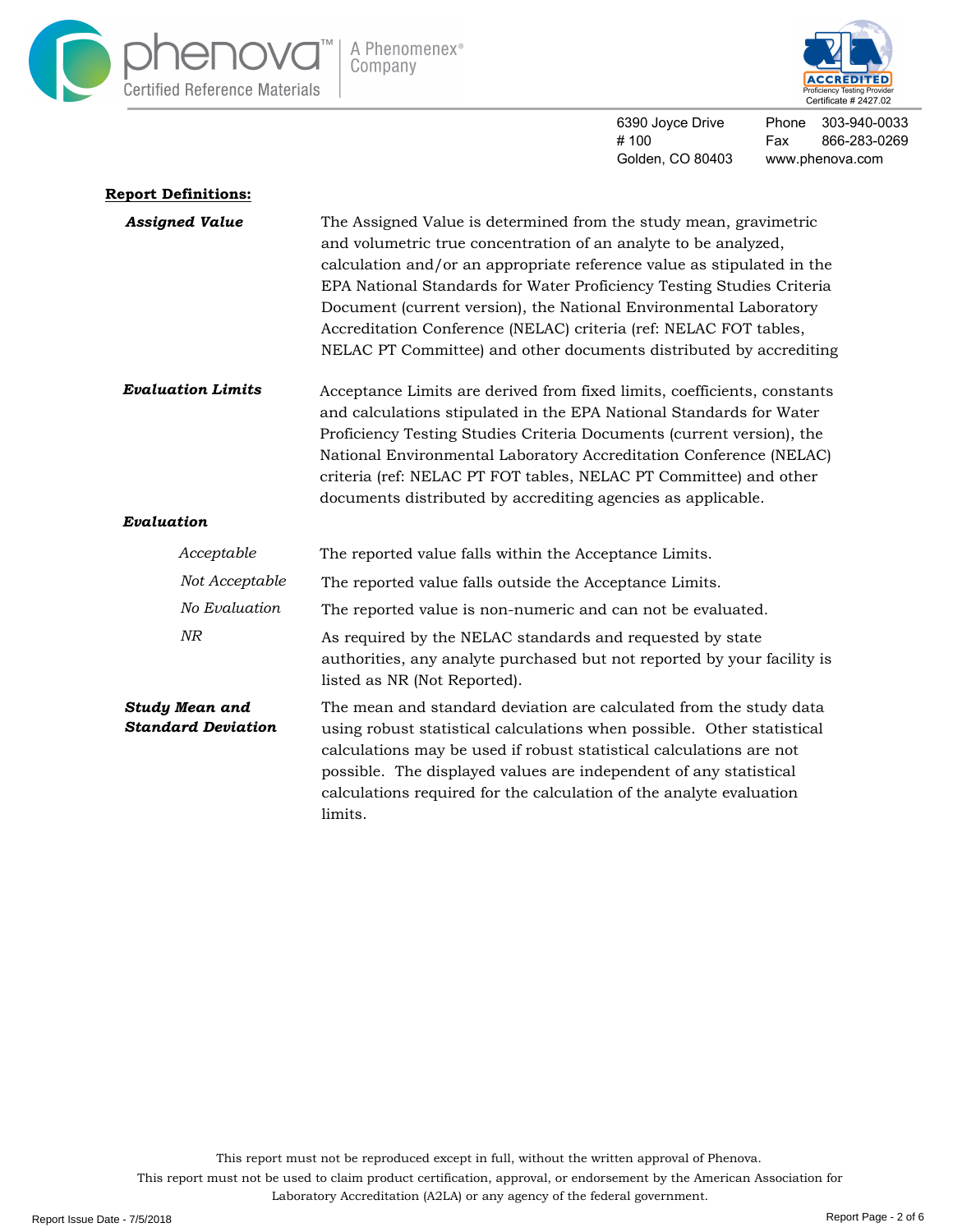



Phone Fax www.phenova.com 303-940-0033 866-283-0269

State Regulatory Agency Request(s):

Phenova has been authorized to send a copy of your WPM0618 final results to the following state agencies: OH

Other Regulatory Agency Request(s):

No requests were made to send a copy of your WPM0618 final results to an agency.

Third Party Request(s):

No requests were made to send a copy of your WPM0618 final results to a third party.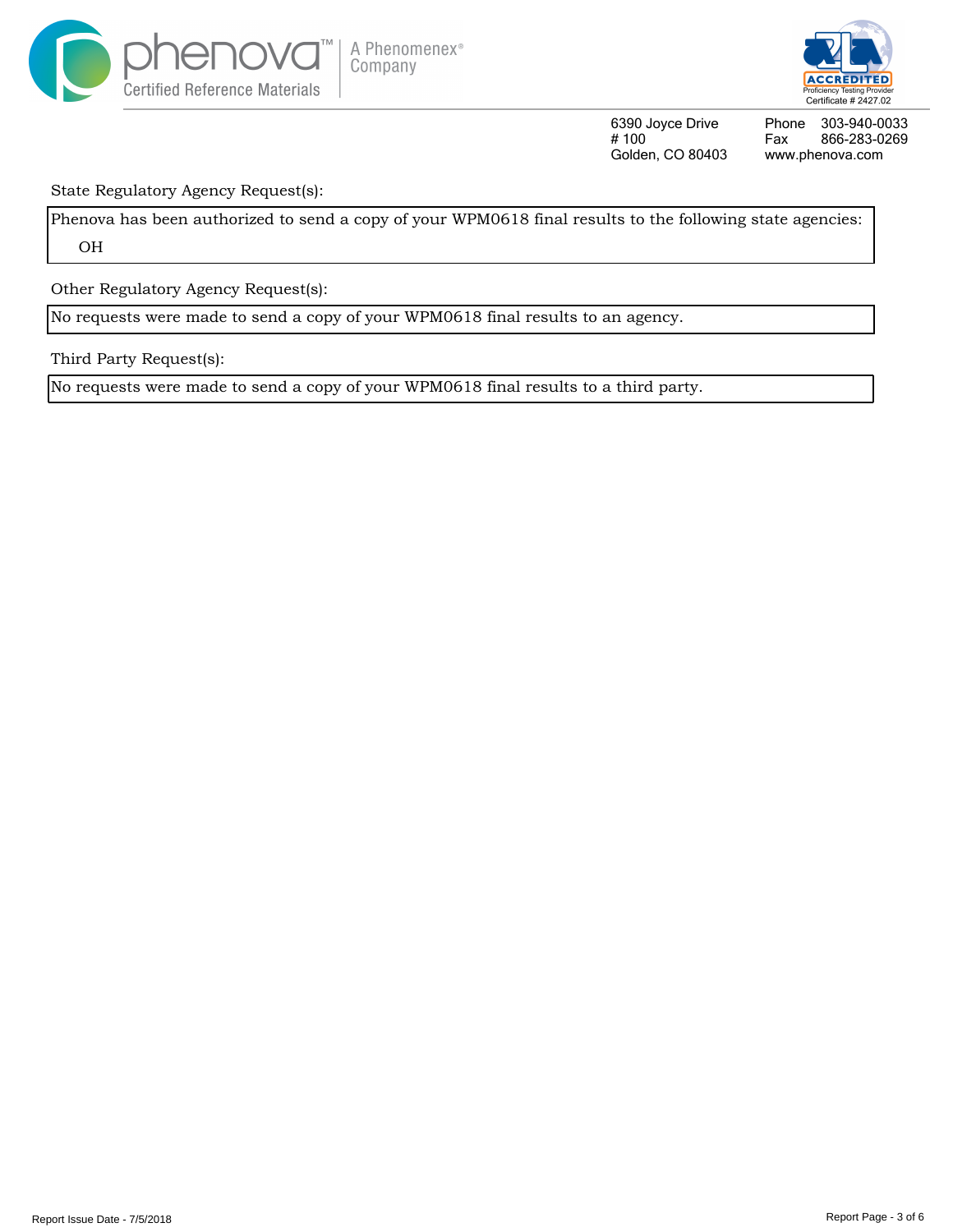



6390 Joyce Drive # 100 Golden, CO 80403 Phone 303-940-0033 Fax 866-283-0269 www.phenova.com

## **Final Report - Water Pollution Proficiency Testing**

### **Study: WPM0618**

### **Opening Date: June 12, 2018 - Closing Date: June 28, 2018**

Laboratory: Contact: BoJhun Environmental Services EPA Lab ID: OH01333 Ms. Nichole Jones, Owner 419-436-7066 222 S. Main Street Fostoria, OH 44830 UNITED STATES

|                      | <b>Micro (PT-MIC-WP)</b><br>Lot #: 5281-12 |               |         |                |                           |            |                   |        |                      |            |
|----------------------|--------------------------------------------|---------------|---------|----------------|---------------------------|------------|-------------------|--------|----------------------|------------|
| <b>NELAC</b><br>Code | Analyte                                    | Analysis Date | Analyst | Method<br>Code | <b>Method Description</b> | Units      | Assigned<br>Value | Result | Acceptance<br>Limits | Evaluation |
|                      |                                            |               |         |                |                           |            |                   |        |                      |            |
| 2530                 | Fecal Coliform, MF                         |               |         |                |                           | CFU/100 mL | 659               |        | 332 - 1310           | <b>NR</b>  |
| 2525                 | E. Coli, MF                                |               |         |                |                           | CFU/100 mL | 720               |        | 317 - 1640           | <b>NR</b>  |
| 2500                 | Total Coliform, MF                         |               |         |                |                           | CFU/100 mL | 880               |        | 295 - 2630           | <b>NR</b>  |
| 2530                 | Fecal Coliform, MPN                        |               |         |                |                           | MPN/100 mL | 828               |        | 378 - 1820           | <b>NR</b>  |
| 2525                 | E. Coli, MPN                               | 6/13/2018     | NJ/AS   | 20211614       | SM 9223 B (Colilert       | MPN/100 mL | 940               | 1299.7 | 431 - 2050           | Acceptable |
|                      |                                            |               |         |                | Quanti-Tray)-2004 2004    |            |                   |        |                      |            |
| 2500                 | <b>Total Coliform, MPN</b>                 | 6/13/2018     | NJ/AS   | 20211614       | SM 9223 B (Colilert       | MPN/100 mL | 882               | 1299.7 | 479 - 1630           | Acceptable |
|                      |                                            |               |         |                | Quanti-Tray)-2004 2004    |            |                   |        |                      |            |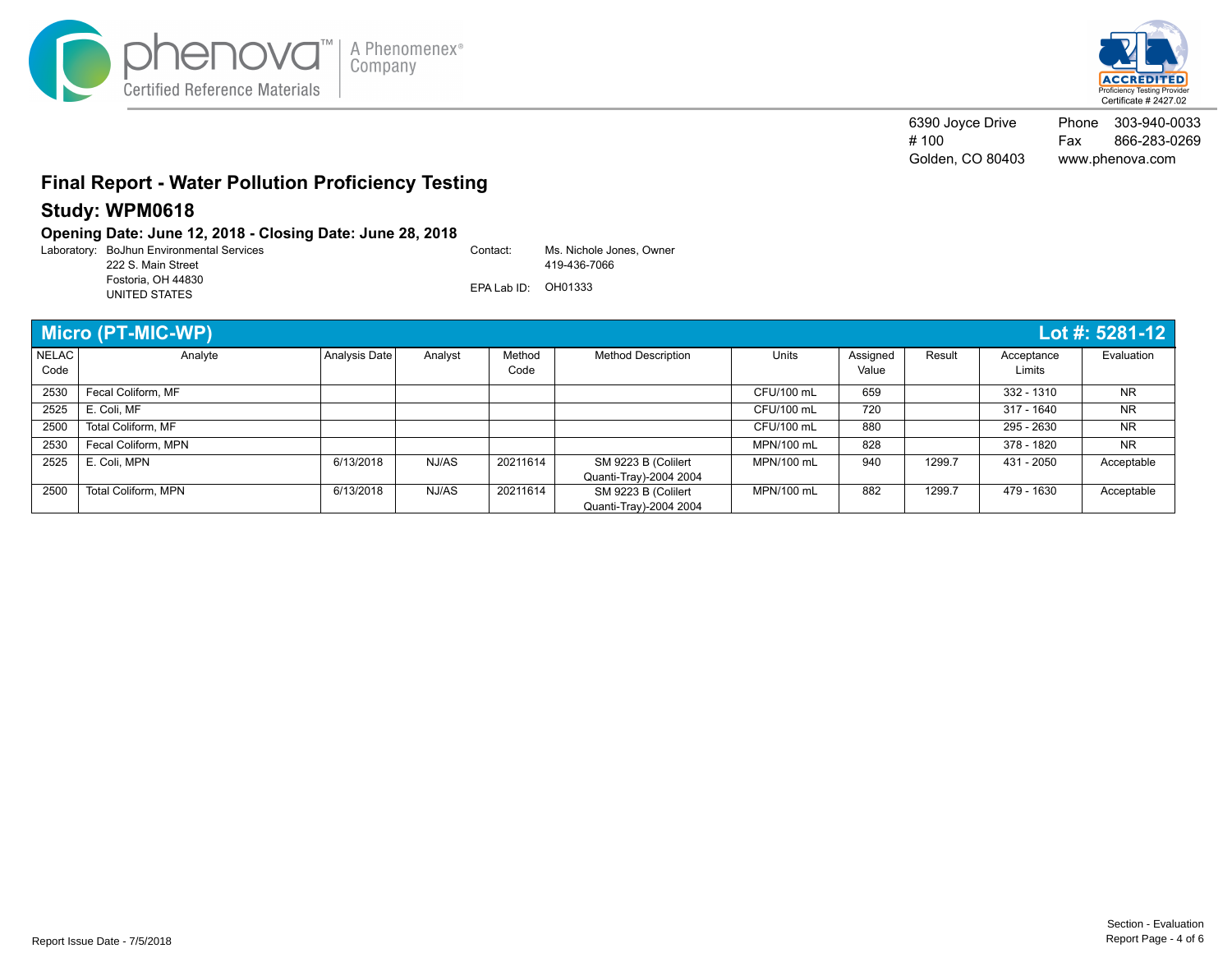



Phone 303-940-0033 Fax 866-283-0269 www.phenova.com 6390 Joyce Drive # 100 Golden, CO 80403

## **PT Study Score Report**

| EPA ID:     | OH01333                       |
|-------------|-------------------------------|
| Laboratory: | BoJhun Environmental Services |
|             | 222 S. Main Street            |
|             | Fostoria, OH 44830            |
|             | United States                 |

|              | Number of        | Number of       |      |
|--------------|------------------|-----------------|------|
| Study Number | Reported Results | Passing Results |      |
| WPM0618      |                  |                 | 100% |

#### **Report Definitions:**

| <b>Number of Reported Results</b> | The number of results reported which could be evaluated. Results receiving an<br>evaluation of "NR" or "No Evaluation" are not included. |
|-----------------------------------|------------------------------------------------------------------------------------------------------------------------------------------|
| <b>Number of Passing Results</b>  | The number of results reported receiving an evaluation of "Acceptable" or<br>"Check for Error".                                          |
| <b>Percent Passing</b>            | The percentage of results reported receiving an evaluation of "Acceptable" or<br>"Check for Error".                                      |